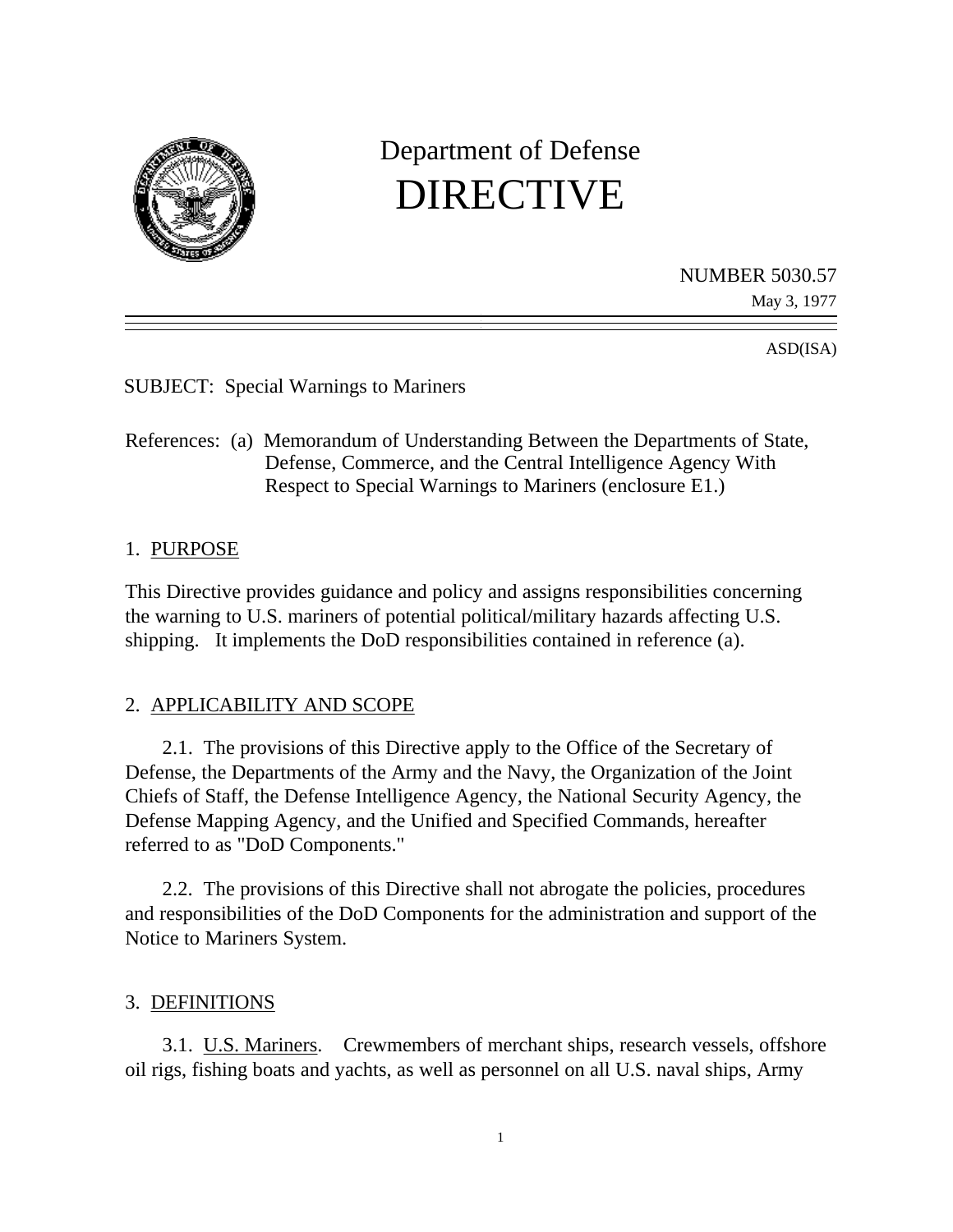vessels and other Government-owned ships.

3.2. Notice to Mariners. A weekly publication originated by the Defense Mapping Agency Hydrographic Center (DMAHC), advising mariners of important matters affecting navigation safety, including new hydrographic discoveries, changes in channels and navigation aids, etc. It is primarily designed to simplify corrections of charts and nautical publications aboard ships.

3.3. Radio Navigation Warnings. Urgent information, promulgated by radio, affecting the safety of navigation; such as dangerous wrecks, information concerning aids to navigation, and any other imminent danger to marine navigation.

3.4. HYDROLANT/HYDROPAC. U.S. radio Navigation Warnings, originated by DMAHC for the Atlantic Ocean, Mediterranean Sea, Caribbean Sea, Gulf of Mexico and contiguous areas (HYDROLANT) and the Pacific Ocean, Indian Ocean and contiguous areas (HYDROPAC). These warnings are broadcast twice daily by radio telegraph to merchant ships and by radioteletype to U.S. naval ships via U.S. Navy and Coast Guard radio stations.

3.5. Special Warnings. A limited series of urgent warnings, approved by the Department of State and disseminated by DMAHC, which promulgate official Government proclamations affecting navigation and political/military incidents that could develop into direct threats to the safety of U.S. mariners. Special Warnings are disseminated by the same method and means as HYDROLANT/HYDROPACs.

# 4. POLICY

The implementation of DoD responsibilities for Special Warnings to U.S. mariners shall be in accordance with the guidelines and criteria set forth in the Memorandum of Understanding (enclosure E1.).

# 5. RESPONSIBILITIES

The Heads of all DoD Components shall:

5.1. Promulgate internal procedures whereby information germane to the safety of U.S. mariners is made available to the Department of State by the most expeditious means.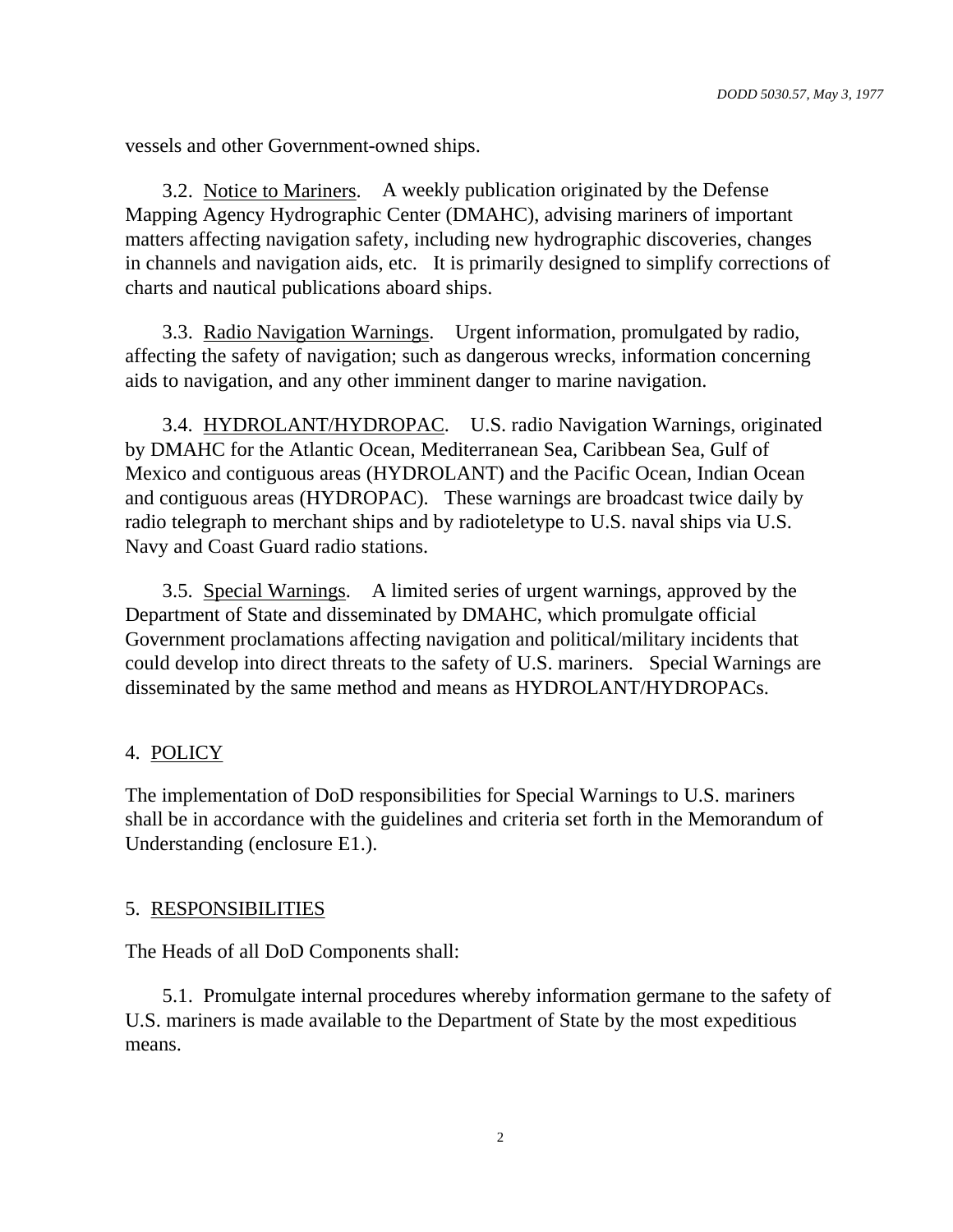5.1.1. In the case of intelligence source material, information should be communicated to the Department of State, Bureau of Intelligence and Research (INR).

5.1.2. For all other (non-intelligence) source material, the Department of State Operations Center should be contacted.

5.1.3. The National Operations Intelligence Watch Officers Net (NOIWON) should be utilized whenever circumstances permit.

5.1.4. Record communications forwarding information within the context of the above will be prefaced with "Mariner Warning Information" to aid in alerting interested parties.

5.2. Provide the Department of State, Office of Maritime Affairs, on a continuing basis, the names, codes and telephone numbers of those individuals designated within their respective agency as the point of contact for Special Warning matters. The Office of Maritime Affairs, Department of State, will coordinate the interagency flow of information pertaining to Special Warnings.

# 6. EFFECTIVE DATE AND IMPLEMENTATION

This Directive is effective immediately. Forward two copies of implementing regulations to the Assistant Secretary of Defense (International Security Affairs), ATTN: Director, Policy Plans & NSC Affairs, within 90 days.

Vuncant

C. W. DUNCAN, JR Deputy Secretary of Defense

Enclosures - 1

1. Memorandum of Understanding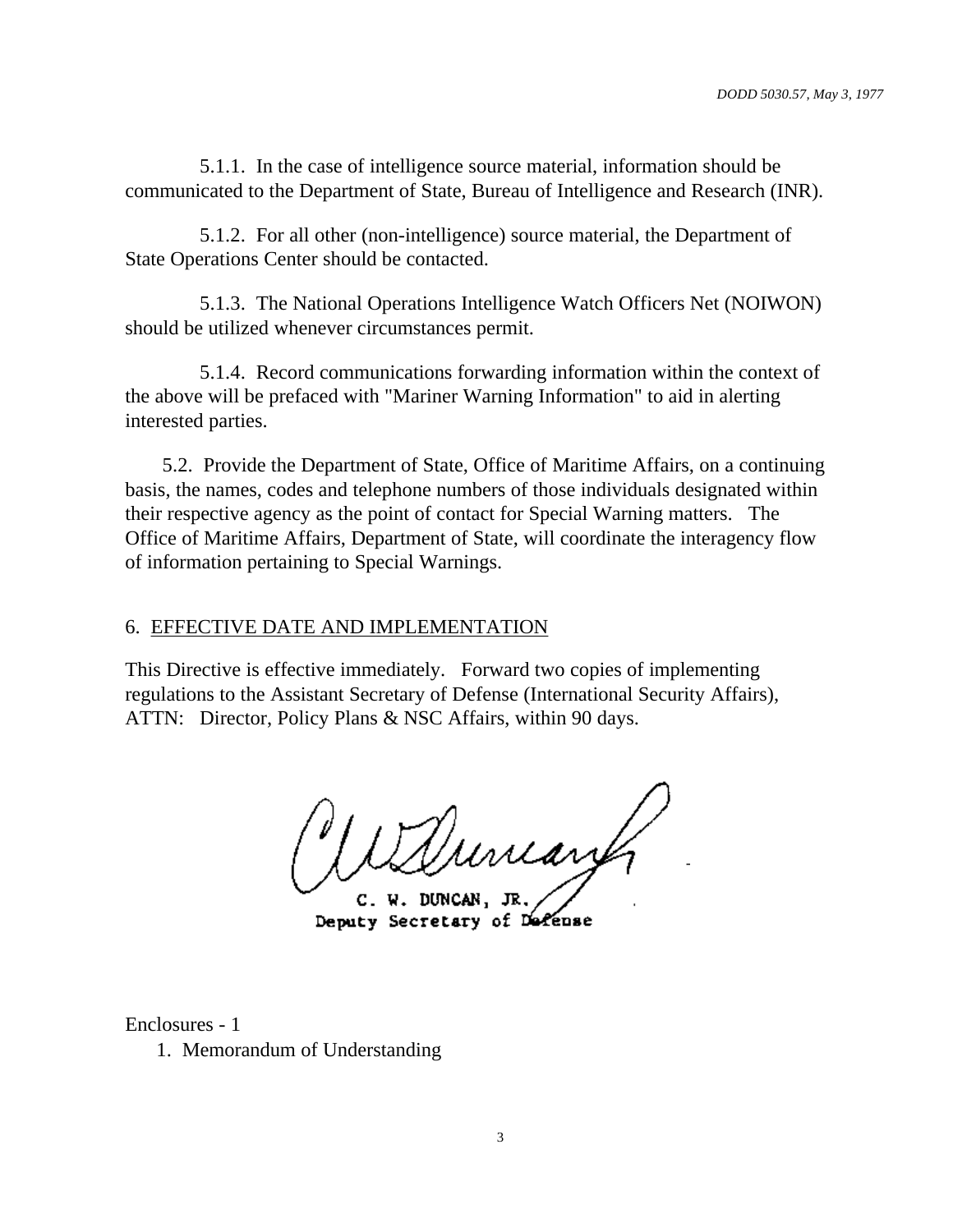# E1. ENCLOSURE 1

## MEMORANDUM OF UNDERSTANDING



DEPARTMENT OF STATE

Wassierice D.C. 20520

#### Memorandum of Understanding Between the Departments of State, Defense, Commerce and the Central Intelligence Agency with Respect to Special Warnings to Mariners

#### ARTICLE I

## History of Special Warnings

With the onset of World War II (1939), the U.S. Government found it necessary to institute a procedure to disseminate quickly to all ships at sea certain political information relevant to ship operations. Officials from the Departments of State, Navy, and the Maritime Administration decided the best way to do this was to establish a type of Notice to Mariners called a Special Warning. The State Department would<br>draft the Special Warning message. The Navy would then approve the message and have its Hydrographic Office broadcast it to all ships at sea. No interagency agreement was signed confirming these procedures. The use of the special warning system was discontinued at the end of Warld War II. However, in May, 1948, special warning procedures were reinstated under the same basic quidelines established in 1939. Since 1948, 45 Special Warnings have been issued.

#### ARTICLE II

#### Statement of the Problem

Events surrounding the capture of the SS MAYAGUEZ in May, 1975, revealed that not every government agency having an interest in this incident knew either about maritime warning procedures or about agency responsibilities for the issuance of Special Warnings to Mariners. In addition, the Comptroller General of the United States investigated the mariners warning aspect of the MAYAGUSS capture and submitted a report, "System to Warn U.S. Mariners of Potential Political/ Military Hazards: S.S. MAYACUEZ, A Case Study", dated<br>February 11, 1976, to the Subcommittee on International Relations, U.S. House of Representatives. In the report, the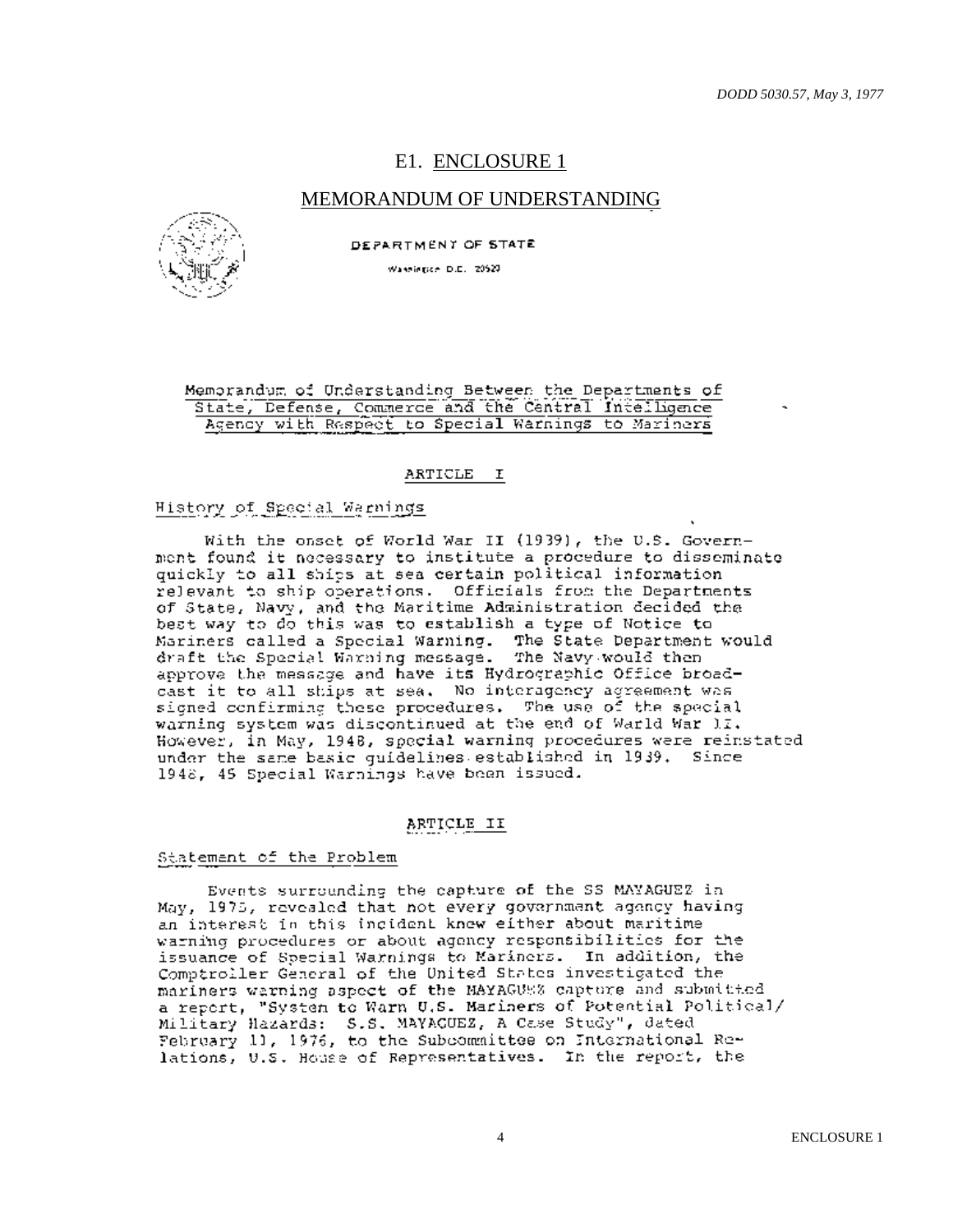Comptroller General noted, inter alia, that the State Department has the primary responsibility for issuing Special Warnings. Furthermore, the Comptroller General recommended that the Department of State "enter into formal interagency agreements which set forth responsibilities together with the criteria and guidelines." The Department, in its response to the report, supported the recommendation and indicated its willingness to formalize an interagency agreement.

#### ARTICLE III

#### Guidelines/Criteria

The Office of Maritime Affairs within the Department of State is the governmental office which acts upon information received from a variety of sources to determine whether or not a Special Warning message should be issued. In acting upon this information, the Office has the option of drafting a Special Warning message, approving the text of a Special Warning message drafted by another agency, or determining that the circumstances do not justify the issuance of a Special Warning message. If the latter determination is made, the Office will so inform interested parties. In such instances, the Office of Maritime Affairs, or any other government agency, may recommend to the Defense Mapping Agency Hydrographic Center (DMAHC) that the information be disseminated in a HYDROLANT/HYDROPAC or the Notice of Mariners as appropriate.

The Department of State considers that a Special Warning message is warranted when incidents are reported which could develop into a direct threat to the safety of U.S. mariners. Such incidents could include, but not be limited to, political developments in a country whose forces could pose such a threat, actual declaration of hostilities, orders by one or more countrics to seize contraband, certain new or expansive territorial sea claims or temporary closure of sea areas, seizure or harrassment of certain vessels, or other incidents In evaluating the situation, the Office takes into at sea. consideration such factors as the diplomatic relations of the concerned nation and patterns of hostile acts. Throughout this decision process, the paramount criterion is whether a threat exists to the safety of U.S. mariners.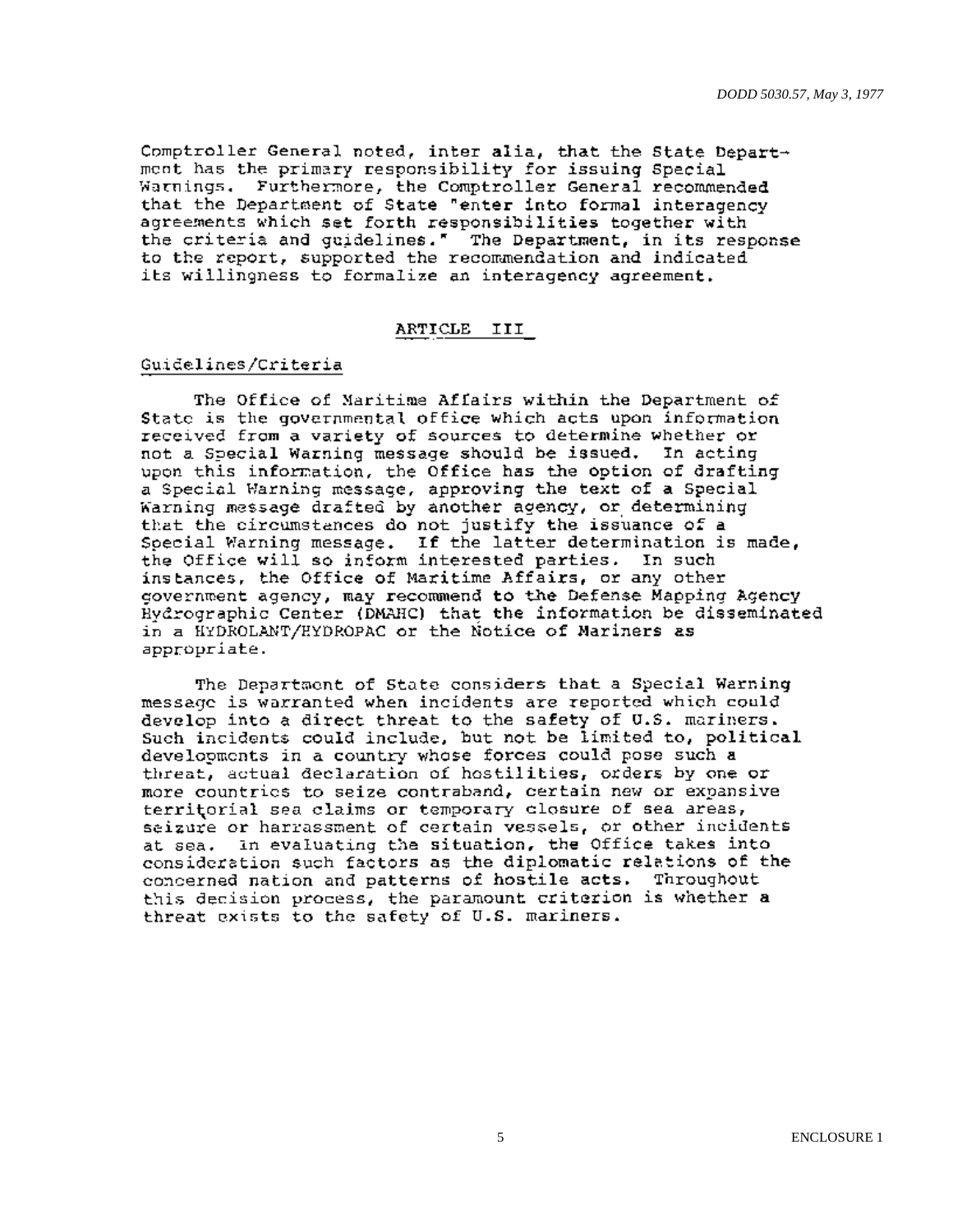## ARTICLE IV

Responsibilities

## General

## All Agencies --

- (1) will make available to the Department of State by the most expeditious means information received which is germane to the safety of U.S. mariners. In the case of intelligence source material, the information should be communicated to the Department of State, Bureau of Intelligence and Research, In all other cases (non-intelligence source material), the Department of State Operations Center should be contacted. The National Operations Intelligence Watch Officers Net (NOIWON) should be utilized whenever circumstances permit;
- (2) will preface records communications transmitting information within the context of (1) with the caption: "Mariner Warning Information" in order to aid in the alerting of interested parties; and
- (3) will ensure that the Department of State, Office of Maritime Affairs is notified on a continuing basis of those individuals designated in the respective agency as the point of contact on Special Warning matters. The Office of Maritime Affairs will, in turn, coordinate the interagency flow of information on this matter.

#### Specific

Department of State --

- (1) through its Office of Maritime Affairs, has the primary responsibility for ensuring the issuance of a Special Warning to mariners;
- (2) will premulgate internal procedures which:
	- (a) clarify and support the responsibility of the Office of Naritime Affairs; and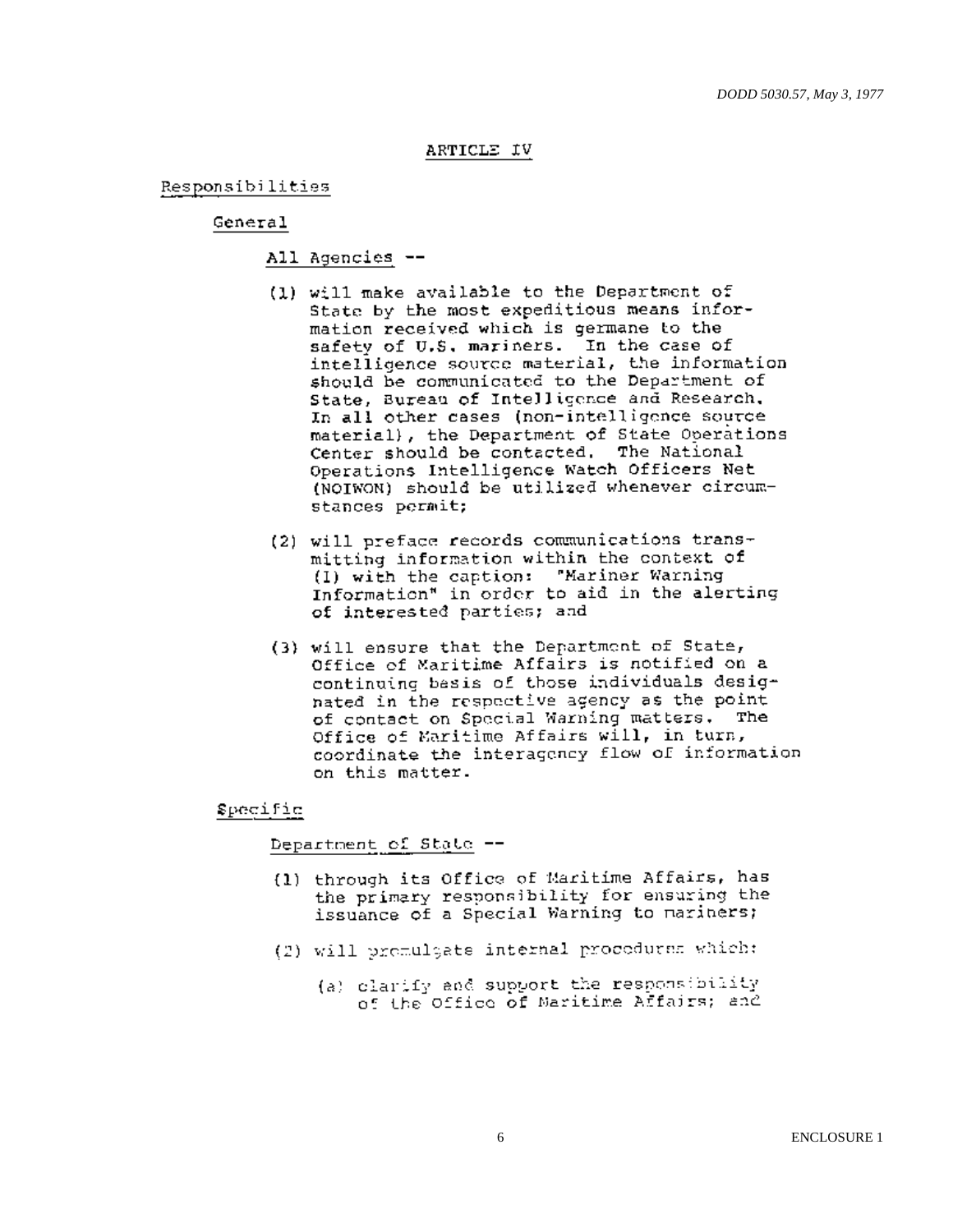- (b) ensure that the Bureau of Intelligence and Research (State) is the recipient of information which is considered germane to special warning matters and which is generated within the intelligence community, especially CTA, DIA, NSA, and NOSIC:
- (3) will inform the relevant diplomatic post(s) when a Special Warning is issued;
- (4) will inform the Department of Commerce (Maritime Administration) early in the decision process of any situation that may warrant the issuance of a Special Warning and which could involve U.S. flag merchant shipping; and
- (5) will, prior to approving the issuance of a Special Warning, secure the release of or "sanitize" whatever classified information is in the warning.

## Department of Defense --

- (1) will promulgate procedures which:
	- (a) ensure that the National Military Command Center, DIA, NSA, and NOSIC will notify the Bureau of Intelligence and Research (State) and/or State Operations Center, as appropriate, of any information that may warrant the issuance of a Special Warning;
	- (b) ensure that the Defense Mapping Agency Hydrographic Center (DMAHC) expeditiously broadcasts the Special Warning as prepared or approved by the Department of State;
	- (c) ensure that the DMAHC distributes copies of Special Warnings to interested agencies and passes on a continuing basis to the Maritime Administration receipt of acknowledgment messages generated by the Special Warning; and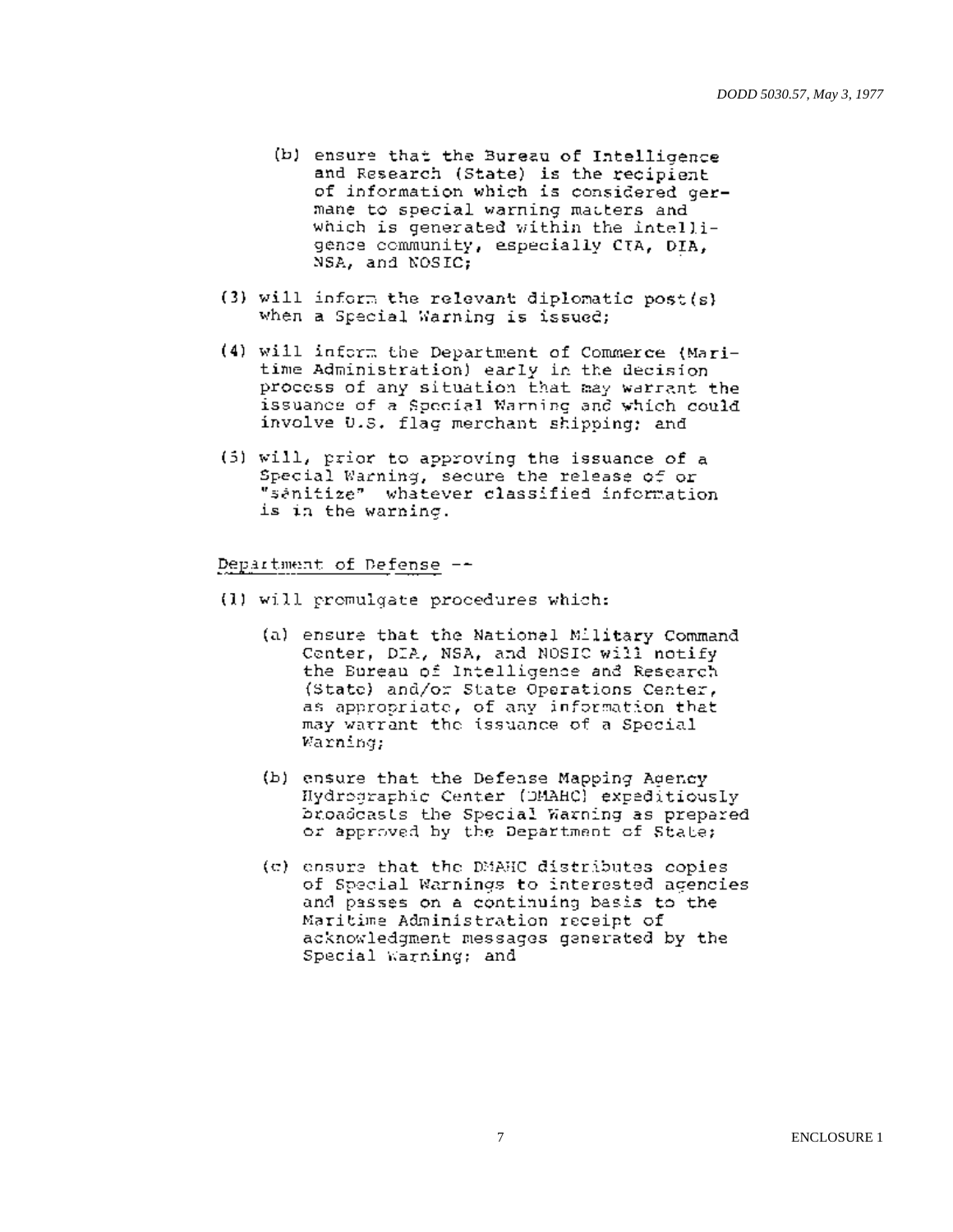(d) ensure that the Joint Chiefs of Staff advise overseas military commands of relevant Special Warnings.

 $C.L.A. --$ 

(1) will establish procedures for informing the Bureau of Intelligence and Research (State) of any information considered relevant to the safety of U.S. mariners.

#### Department of Commerce --

- (1) will promulgate procedures which:
	- (a) provide for the filing of U.S. flag merchant vessel location information, with NOSIC, by all such vessels engaged in foreign commerce;
	- (b) provide the DMAEC current telegraphic and mailing addresses of owners/operators of U.S. flag merchant vessels engaged in foreign commerce;
	- (c) in coordination with NOSIC and DMAHC, follow up Special Warnings and verify receipt by and acknowledgment of the message by U.S. flag merchant vessels in the affected area:
	- (d) inform the Office of Maritime Affairs (State) on a continuing basis of the progress of the follow-up; and
	- (e) provide specific U. S. flag merchant shipowners with information concerning Special Warnings when issued in order to achieve the fastest communications with U.S. flag shipping in the affected area.